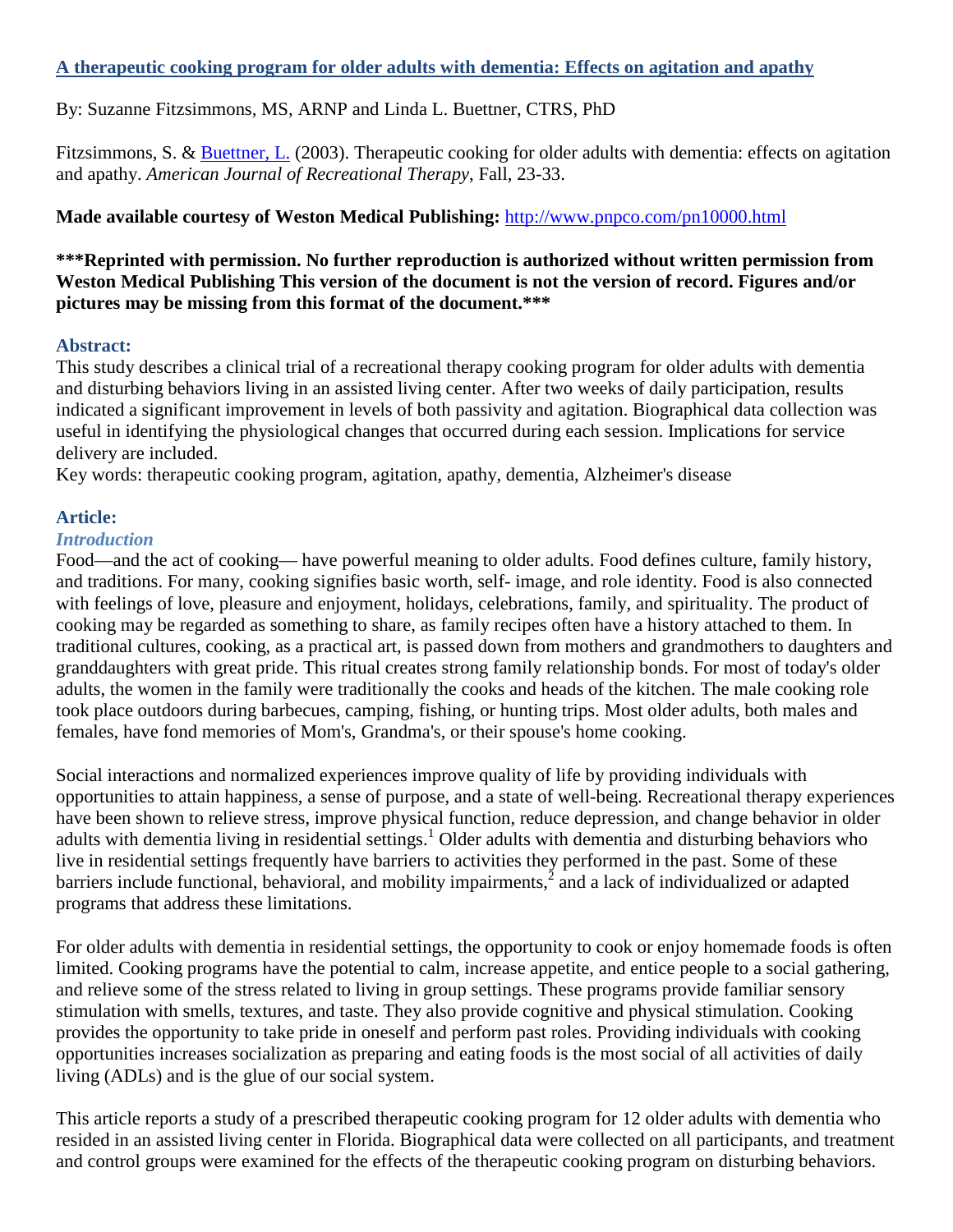#### *Literature review*

The Omnibus Reconciliation Act of 1987 (OBRA '87) states that long-term care recreational programs must meet not only the interests of clients, but also their physical, mental, and psychosocial needs."' This is challenging for older adults with dementia, as their ability to initiate or sustain meaningful activity is limited due to pathological changes associated with cognitive impairments.4 Long-term care residents with dementia are especially susceptible to boredom and functional decline unless special programs are provided to meet their needs and interests.<sup>5,6</sup> It is imperative to prevent boredom in these residents, as the consequence is often disturbing behavior.<sup>7</sup> Disturbing behaviors may be manifested as apathy, agitation, or both. Agitation is defined as inappropriate verbal, vocal, or motor activities' and occurs in up to 90 percent of persons with dementia.<sup>8,9</sup> Apathy is a lack of motivation that is not attributable to a diminished level of consciousness, cognitive impairment, or emotional distress. Apathy has several components—lack of initiation and perseverance, lack of emotional expression, and lack of goals. The apathy spectrum includes decreases in interest, motivation, spontaneity, affection, enthusiasm, and emotion.<sup>10,11</sup>

Up to now, there has been little or no research on the behavioral effects of cooking groups for older adults with dementia, although the components of a cooking program do have well-documented support. Sensory stimulation interventions have been found to reduce passive behaviors,<sup>12</sup> provide constructive engagement and pleasure,<sup>13,14</sup> and lessen behavioral problems.<sup>15-17</sup> Reminiscence-based sensory motor stimulation<sup>18</sup> using cooking was used successfully in clinical practice as a behavioral alternative to medication or restraint in longterm care clients.

As early as 1979, cooking groups have been recommended for older adults with various psychiatric problems, including dementia.19 Research has shown that long-term care facilities are increasingly incorporating some sort of therapeutic kitchen in remodeling or new construction plans. This same study suggests that a higher number of residents prefer participation in recreational cooking programs than they do in household chore programs.<sup>20</sup> Unfortunately, research has also found that many of these therapeutic kitchens are never used by the residents.<sup>21</sup> Nutritional problems are a concern for older adults with dementia, and there is a desperate need for further investigation<sup>22</sup> of social interventions surrounding food and its preparation.

In older women without dementia, it has been found that living a normal life means being able to perform food-related work, as cooking was a central task in their life.<sup>23,24</sup> A longitudinal study by Edstrom<sup>25</sup> found that attitudes about food remain relatively unchanged despite changes in health, social environment, and roles. A recent leisure preference study of 107 older adults with dementia in residential settings found that cooking was mentioned by 49 percent of the subjects as a favorite activity, yet only one of the five sites offered this activity to its residents.<sup>21</sup> Cooking groups have been used in recreational and occupational therapy programs to help clients follow simple directions, socialize with each other, plan and prepare snacks and meals, and provide normalized sensory stimulation. 1,2,26-28

There is strong clinical evidence that individuals who are deprived of environmental stimuli or activity are at an increased risk for disturbing behaviors.<sup>29-34</sup> Cooking programs are an appropriate and meaningful way to enrich the environment; but, for best results, the programs need to be matched to the functioning level of the residents. In fact, the mismatch between challenging activities and functioning level significantly impacts both behavior and the ability of the resident with dementia to feel successful.<sup>26</sup> For this reason, it is important that the recreational therapist adapt each cooking task to the skill level of the individual completing the task. A research project, using kitchen skills to assess cognitive impairments, found that 69 percent of the individuals with early stage dementia had problems in this area of functioning.<sup>35</sup> This indicates the importance of adapting therapeutic cooking to the functioning levels of the participants with dementia.

Based on leisure preference information, cooking programs are a popular intervention with nursing home residents. These programs have outstanding potential in a variety of outcome areas. This intervention study specifically examined the impact of therapeutic cooking programs on disturbing behaviors.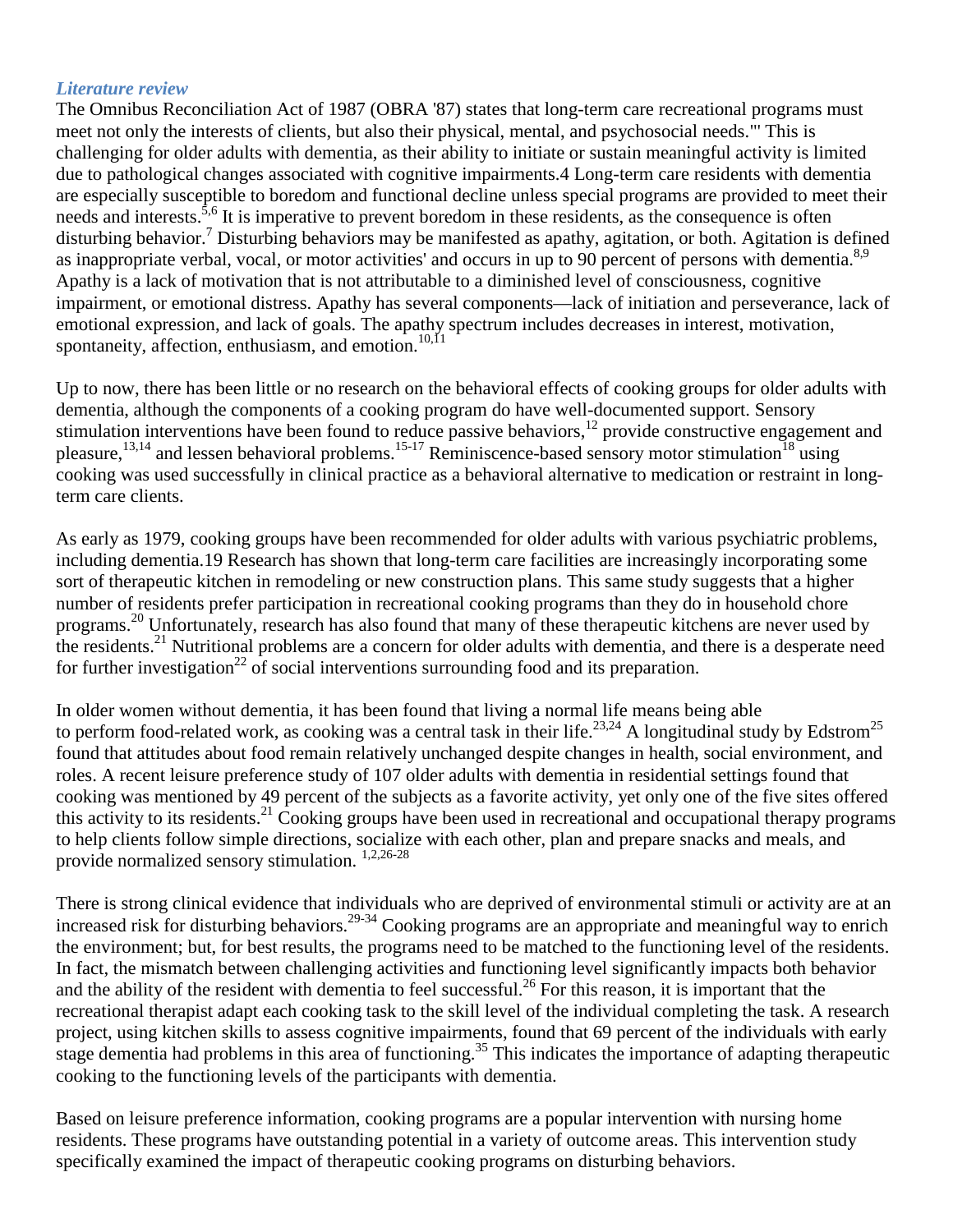#### *Conceptual framework*

The conceptual framework for understanding the agitation and apathy was the Need-Driven Dementia-Compromised Behavior (NDB) model.<sup>36</sup> The NDB model is a middle-range theory, which has challenged the prevalent view that disturbing behaviors are simply part of the disease process. It changes the view of dementiarelated behaviors from one of "disruptive" to one of understandable need. As described by Kolanowski,<sup>37</sup> the NDB model focuses on the interaction of relatively stable individual characteristics (background factors) and current situational variables (proximal factors) that together trigger disruptive behaviors. If these needs are responded to appropriately, quality of life is enhanced. The needs-driven behaviors expressed by individuals with cognitive impairments are the most meaningful and integrated responses they can communicate given the restrictions of their disease, the portions of their character and abilities that are still intact, and other supportive or restrictive factors in the environment. In spite of cognitive losses, older adults with dementia retain the basic human needs to belong, have an identity, and feel capable and useful.

The decision to use a cooking program as an intervention was made based on the Continuity Theory of Aging.<sup>38,39</sup> This theory is based on the hypothesis that central personality characteristics become more pronounced with age or are retained through life with few changes. People age successfully if they maintain their preferred roles via adapted techniques throughout life. The contribution of familiar leisure activities to well-being in later life has been developed in the writings of scholars such as John Kelly and Robert Atchley.<sup>40-</sup>  $42$  According to Kelly and Ross,  $40$  leisure activities provide a social space for maintaining and developing valued identities in which some competence, achievement, and recognition are gained. Participation in leisure activities may be particularly important as adults seek to adapt to changes in role configurations in later life. Atchley<sup>41</sup> argued that the contribution of leisure to life satisfaction among older adults is that it provides social role continuity and a bridge between pre- and postretirement. Continuity in satisfying leisure activities, according to Atchley,<sup>42</sup> helps prevent and minimize the negative effects of physical and psychological aging. Change, a normal part of continuity, challenges individuals to adapt to novel situations, Recreation therapy helps older adults with dementia adapt their leisure activities to their current function.

## *Methods*

#### **Research hypotheses**

This research was designed to answer the following three questions:

- 1. Does participation in a therapeutic cooking program have a significant effect on agitated behaviors in older adults with dementia?
- 2. Does participation in a therapeutic cooking program have a significant effect on passive behaviors in older adults with dementia?
- 3. Does participation in a prescribed therapeutic cooking intervention have an effect on physiological processes as measured by biofeedback?

#### **Design**

This study used a pretest/posttest experimental design in addition to biofeedback measures of physiological effects during interventions. Blood pressure variability (BPV) and heart rate (HR) were measured and compared to baseline and intervention, intervention and control, and coded videotaped data. Statistical analyses included ttests for two nonindependent sample means, ANOVAs, and correlations. An alpha of .05 was used to determine significance.

An intervention group and delayed intervention control group were randomly assigned following the collection of baseline data on days one through five. Four subjects were involved in the cooking program at a time. The intervention group received adaptive therapeutic recreation cooking five days a week for one hour per day for two weeks. The delayed intervention group took part in the usual facility activities for two weeks followed by two weeks in the adaptive therapeutic recreation cooking program.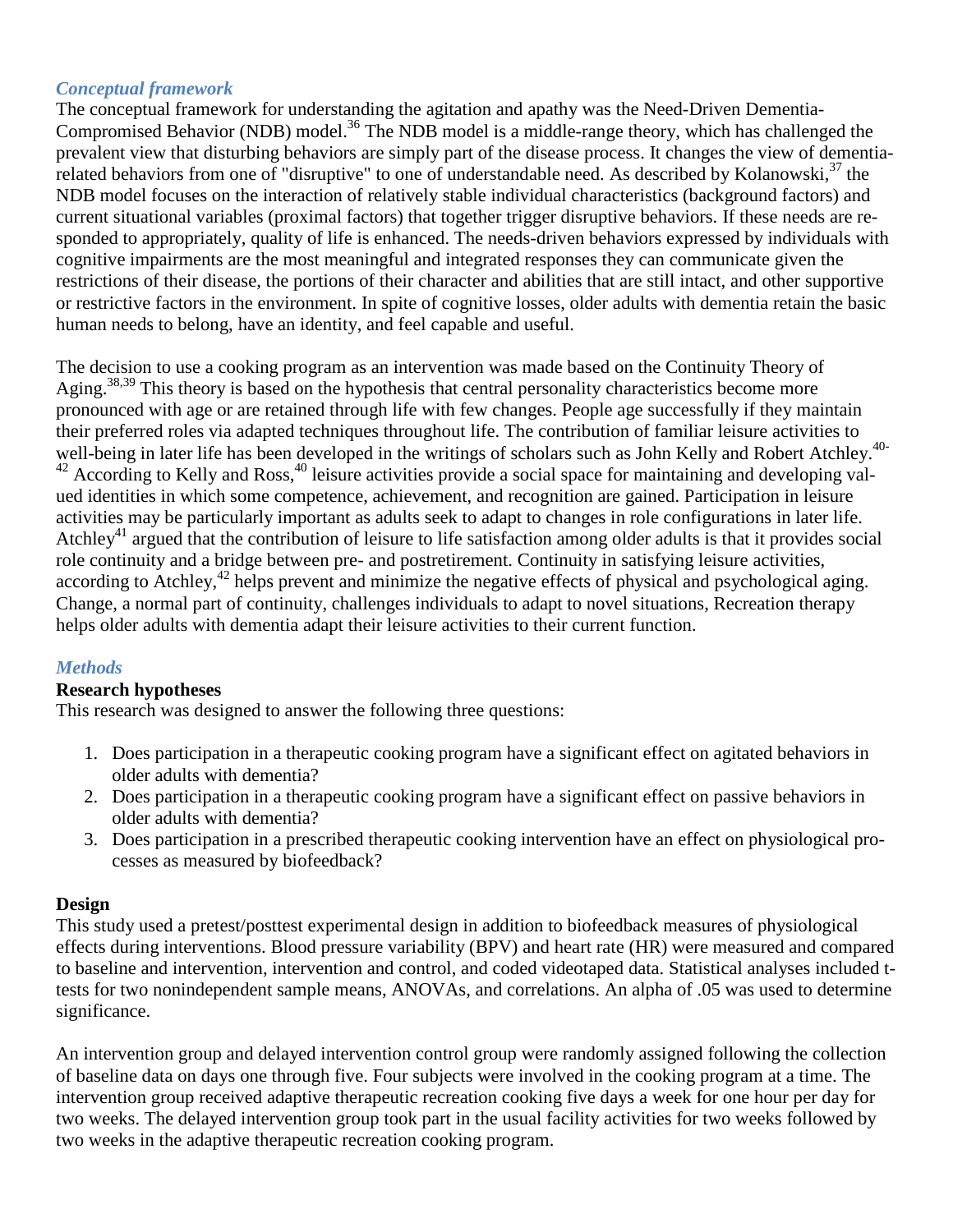# **Sample**

Inclusion criteria were as follows: 1. 65 years of age or older; 2. Living in the residential facility at least three months; 3. Diagnosis of dementia in the medical record; 4.Mini-Mental State Examination (MMSE)43 score of 20 or less; 5. Identified by staff as having disturbing behaviors; 6. Signed consent by guardian; 7. Enjoyed cooking in the past; and 8. Stable on current medications. Twelve participants were recruited and all completed the study.

# **Setting and participants**

This project took place in an assisted living center in Florida. All participants resided on a locked special care unit. The unit had a therapeutic kitchen on site, which up until then had not been used. Table 1 presents detailed demographic information for the participants in the study.

# **Target behavior**

To determine the target behavior of each participant, data were gathered on the specific types of behaviors the participant exhibited throughout the day. This was coded for eight time periods in two-hour blocks, starting at 6 AM and ending at 10 PM. Each time period was coded based on the predominant pattern of activity over a twoweek period, as determined by the primary caregiver. Coding was as follows: 1= sleeping, either in bed or elsewhere;  $2 =$  passive (awake but not doing anything);  $3 =$  alert and engaged; and  $4 =$  agitated. Formal caregivers were provided with detailed instructions on how to code the various behaviors. To verify that behaviors were coded accurately, research staff performed spot checks.

Using these data, participants were defined as having apathy if coded for at least one time period as passive and no time periods as agitated. Participants were coded as having agitation if they had at least one period of agitation and no periods of passivity. Participants were determined to have both behaviors if they experienced at least one period of passivity and at least one period of agitation. Three of the participants were rated as having apathy only, one had agitated behaviors only, and eight displayed both.

## **Instrumentation**

The facility caregivers assessed frequency of agitated behaviors using the Cohen-Mansfield Agitation Inventory  $(CMAI)^{46}$  and passivity with the Passivity in Dementia Scale<sup>47</sup> on day five of baseline and day 14 of the intervention. The CMAI is a 29-item caregiver-rating questionnaire for the assessment of agitation in elderly persons. It includes descriptions of 29 agitated behaviors, each rated on a 7-point scale of frequency.

Calming and alerting effects of interventions were measured during each intervention session using a biograph device. BVP and RR were recorded for later analysis. The biograph system is a battery operated fiberoptic biofeedback unit that directly records an intervention session on a laptop computer placed in the same room. Readings were taken during three sessions for each subject after a trusting relationship had been formed and the subject was comfortable around the interventionist and the equipment. The procedure was to attach the monitoring device to the subject, wait two minutes, take a baseline reading at two minutes, introduce the intervention, and 15 minutes into the intervention, take a second reading. In addition, staff observed and recorded the following information for each intervention during all sessions: time spent on intervention, percent of engagement with the intervention, active or passive participation, amount of encouragement needed, mood, and restlessness/agitation.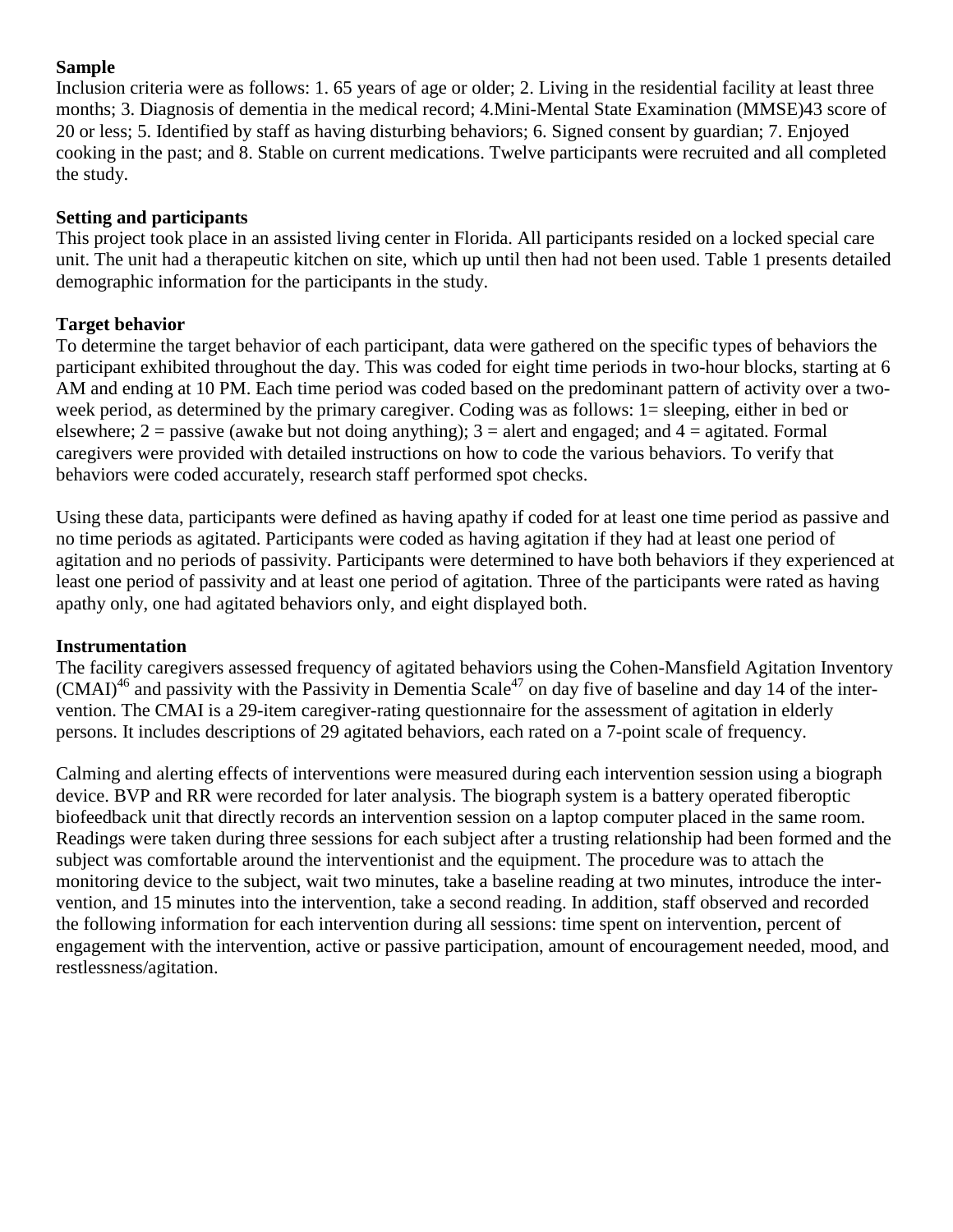| Table 1. Participant demographics            |                            |                           |                    |  |  |
|----------------------------------------------|----------------------------|---------------------------|--------------------|--|--|
| Demographic indicator                        |                            | Frequency or mean         | Percent or range   |  |  |
| Gender                                       | Female                     | 12                        | 100                |  |  |
|                                              | Male                       | $\bf{0}$                  | $\mathbf{0}$       |  |  |
| Age                                          |                            | mean, 85.54               | range, 76.8 - 98.9 |  |  |
| Ambulation status                            | Self                       | 11                        | 91.7               |  |  |
|                                              | Self with assistive device | 1                         | 8.3                |  |  |
| Depression diagnosis                         | No                         | $\mathbf{3}$              | 25.0               |  |  |
|                                              | Yes                        | $\boldsymbol{9}$          | 75.0               |  |  |
|                                              | Alzheimer's                | $\boldsymbol{6}$          | 50.0               |  |  |
|                                              | Other                      | $\mathbf{1}$              | 8.3                |  |  |
| Dementia type                                | Parkinson's                | $\mathbf{1}$              | 8.3                |  |  |
|                                              | Mixed                      | $\mathbf{1}$              | 8.3                |  |  |
|                                              | Unspecified                | 3                         | 25.0               |  |  |
|                                              | $_{\rm No}$                | 9                         | 75.0               |  |  |
| Antidepressant medication                    | Yes                        | 3                         | 25.0               |  |  |
| Daily medications                            |                            | mean, 5                   | range, $0 - 12$    |  |  |
|                                              | None                       | $\,2\,$                   | 16.7               |  |  |
|                                              | Antipsychotic              | $\boldsymbol{\mathrm{3}}$ | 25.0               |  |  |
| Psychotropic medication                      | Antianxiety                | $\mathbf{1}$              | 8.3                |  |  |
|                                              | Sedative                   | $\mathbf{I}$              | $\ \, 8.3$         |  |  |
|                                              | Poly-pharmacy              | $\overline{5}$            | 417                |  |  |
| Facility activity participation   Occasional | Little/none                | $\boldsymbol{4}$          | 33.3               |  |  |
|                                              |                            | 6                         | 50.0               |  |  |
|                                              | Frequent                   | $\,2\,$                   | 16.7               |  |  |
| Mini-Mental State Examination                |                            | mean, 8.33                | range, $0 - 19$    |  |  |
| <b>Global Deterioration Scale</b>            |                            | mean, 6                   | range $4-6$        |  |  |
| Geriatric Depression Scale                   |                            | mean, 3.83                | range, $0-9$       |  |  |
|                                              | Apathy                     | 3                         | 25.0               |  |  |
| Target behavior                              | Agitation                  | $\mathbf 1$               | 8.3                |  |  |
|                                              | Apathy/disturbing          | $\bf8$                    | 66.7               |  |  |

## **Intervention procedure**

Based on the assessment information of physical and cognitive functions and leisure interests, the principal investigator prescribed the level of therapeutic cooking each participant required. A geriatric nurse practitioner wrote medical orders for the program specific to each participant. The activity was scheduled in the afternoon, one-half hour after lunch, which was appropriate since all of the participants typically displayed either passive or agitated behaviors during this time period. Tasks involved were adapted for each participant's ability levels to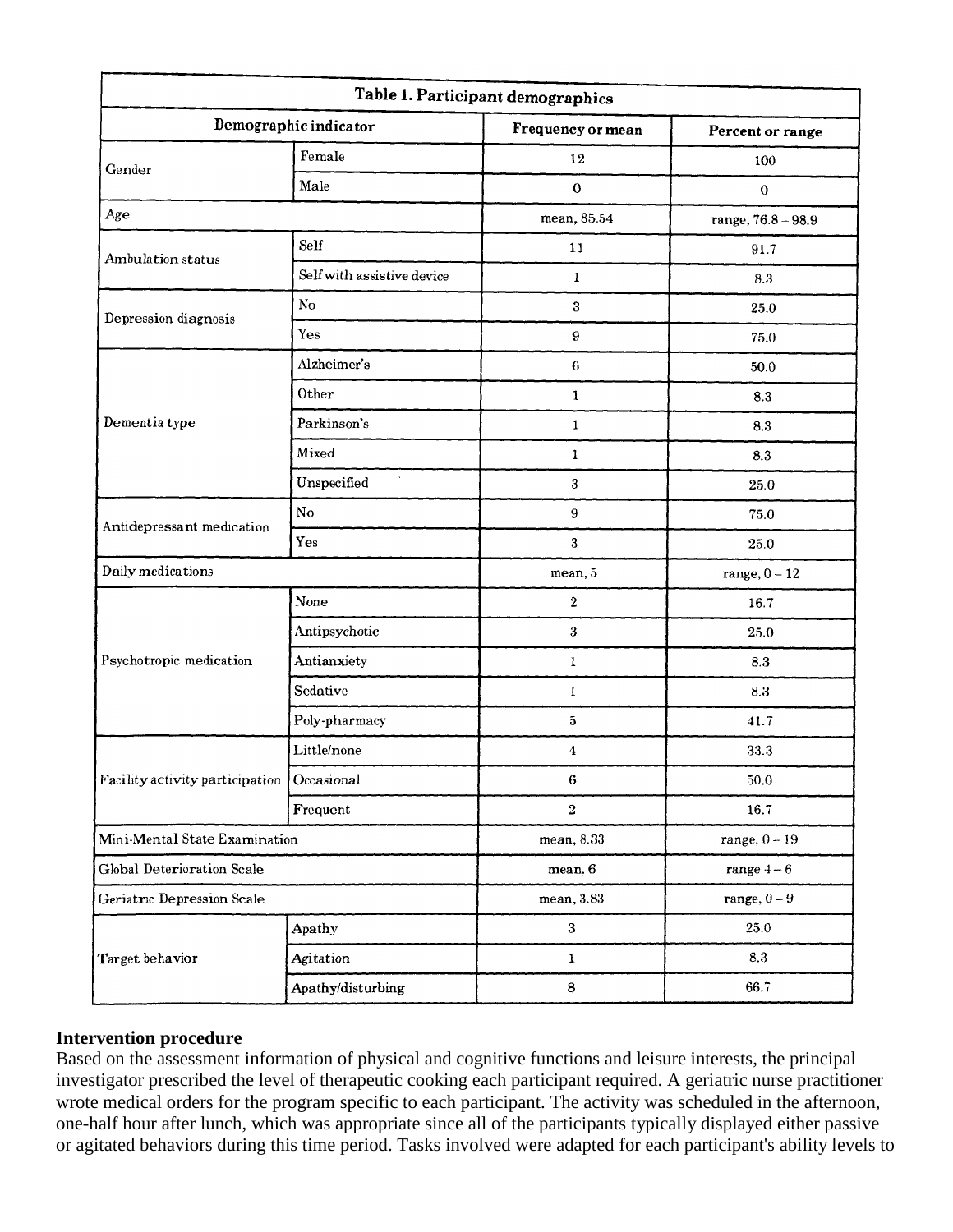maximize participation. Each group of four participants received two weeks of the cooking program five days per week. Mondays were for meal planning, Tuesdays involved a community outing for shopping, and the remaining three days were for the actual cooking. At the start of each session, all participants were encouraged to greet each other by name to foster socialization and friendship.

During the planning session days, the participants discussed then selected the types of food they wanted to make later that week. Recipe index cards, cookbooks, and magazines were provided for participants to look through to assist in making a selection. The types of foods prepared during the programs included garden and fruit salads; vegetable soup; lemonade; various pies, such as chocolate cream, banana cream, apple, and cherry; cookies; breads and butters; ice cream sundaes; personal pizzas; and applesauce. One participant made a shopping list of required ingredients based on the recipes chosen. Between sessions, research staff made simple, large print, step-by-step recipes of the chosen dishes. During the shopping portion of the program, participants used the shopping list to select and purchase items. On cooking days, every participant was given a large print copy of the recipe. One participant read the recipe step by step. Tasks like opening, cutting, and stirring were assigned to various members of the group based on ability levels (e.g., high-functioning--cut stems off of strawberries; mid-functioning—stir ingredients; low-functioning—in sealed container, shake heavy cream into whipped cream).

The system of Least Restrictive Prompts (LRP) was used to cue clients.<sup>48</sup> The LRP system was developed as a way for therapists to maximize active involvement of the client. The goal is to encourage active engagement and functional independence as much as possible. When using the LRP system, first identify the task to be completed (e.g., "It's time to stir the batter"). Use at least two less intrusive prompts before giving physical assistance. Less intrusive prompts include verbal prompts, gestures, and modeling (e.g., "Pick up the spoon. Stir the batter"). Always time prompts correctly, waiting five seconds between each prompt to give sufficient time for response. When resorting to physical assistance, gently assist the client to start the motion, using hand-overhand help (e.g., place spoon in participant's hand, place your hand over participant's, and gently start motion). Remove your hand if the participant responds by performing the current step of the activity.

Participants in this study performed all tasks with research staff verbally cueing when needed. Few physical prompts were required other than occasional assistance to start a motion. After preparing then eating what was made, participants received their clean-up assignments, again based on abilities (high-functioningwash dishes in sink; mid-functioning—clear table; low-functioningwipe table with cloth or dry dishes).

## *Results*

The hypothesis that older adults who participate in a therapeutic cooking program will have lower levels of disturbing behaviors than those who do not participate in such a program was answered based on the differences in pre- and post-test levels of the CMAI and Passivity in Dementia Scale between the treatment phase (while receiving the recreation program), and during the control phase (when not receiving the recreation program). Tables 2 and 3 present a statistical summary of these results.

CMAI scores were analyzed for agitated behaviors using a t-test for nonindependent samples with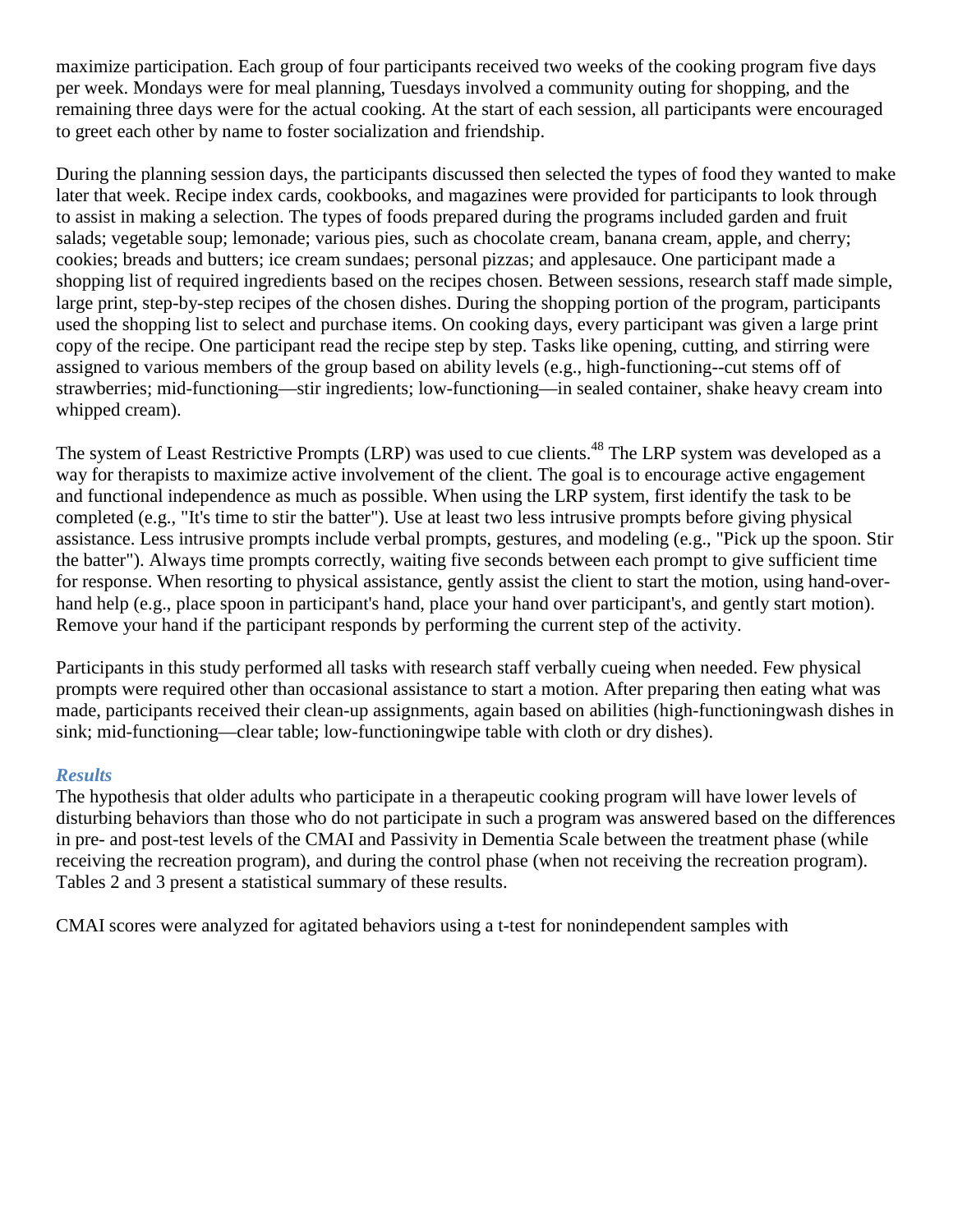| Table 2. CMAI pre- and post-test differences |                        |        |    |              |
|----------------------------------------------|------------------------|--------|----|--------------|
|                                              |                        | Mean   | N  | Significance |
| Overall                                      | Pretest                | 2.2808 | 24 | .003         |
|                                              | Post-test              | 1.8762 | 24 |              |
| Treatment                                    | Pretest                | 2.30   | 12 | .000         |
|                                              | $Post-test$            | 1.46   | 12 |              |
| Control                                      | $P$ retest             | 2.2658 | 12 | 2.18         |
|                                              | $\rm Post\text{-}test$ | 2.2958 | 12 |              |

a two-tailed significance at the a = .05 level, as shown in Table 2. The control phase pretest means of 2.27 increased slightly at the post-test to 2.30, indicating a slight increase (+0.03) in agitation. The treatment phase pretest means of 2.30 decreased to 1.46 (-0.84) at the posttest denoting a decrease in agitation. The analysis of this variable determined that the difference in post-test CMAI means for the treatment phase was highly significant at the  $p < 0.002$  level.

The passivity scores were analyzed for apathetic behaviors using a t-test for nonindependerit samples with a two-tailed significance at the  $a = .05$  level, as shown in Table 3. The control phase pretest means of 1.33 decreased slightly at the post-test to 1.29, indicating a slight increase (+0.04) in passive behaviors. The treatment phase pretest means of 1.29 increased to 2.58 (4-1.28) at the post-test, denoting a marked decrease in passivity. The analysis of this variable determined that the difference in post-test passivity means for the treatment phase was highly significant at the  $p < 0.001$  level.

Biograph readings during the interventions recorded the subjects' physiological responses to the interventions. Biograph readings on selected intervention sessions found that change in BPV significantly correlated with change in observed behavior. Active engagement increased as BPV increased, and agitation decreased as BPV decreased ( $p < .067$ ). Change in heart rate as measured via pulse also significantly correlated with changes in observed agitated behavior. These correlations are presented in Table 4. The readings were always consistent with staff

Table 3. The control phase pretest means of 1.33 decreased slightly at the post-test to 1.29, indicating a slight increase (+0.04) in passive behaviors. The treatment phase pretest means of 1.29 increased to 2.58 (+1.28) at the post-test, denoting a marked decrease in passivity. The analysis of this variable determined that the difference in post-test passivity means for the observation of subject response. It should be noted that interpretation of the readings was specific to target behaviors and not to specific intervention. An activity such as cooking might make an apathetic participant more alert and aware while having a calming affect on an agitated participant. This highlights the importance of matching intervention to a client's functioning ability and interests.

There were 38 biograph readings recorded during the cooking intervention in this study. Of these, 21 were attempts to alert the participant and 17 were attempts to calm the participant. Of the 21 alerting attempts, 18 were successful based on the physiological data from the biograph readings and three were not successful. Of the 17 calming attempts, all were successful based on the biograph readings. A chi-square analysis determined this to be highly significant at the 0.000 level.

The 12 subjects participated in 10 sessions each for a total of 120 interventions. The average time engaged in the therapeutic cooking group was 45 minutes. Engagement level was recorded by percentage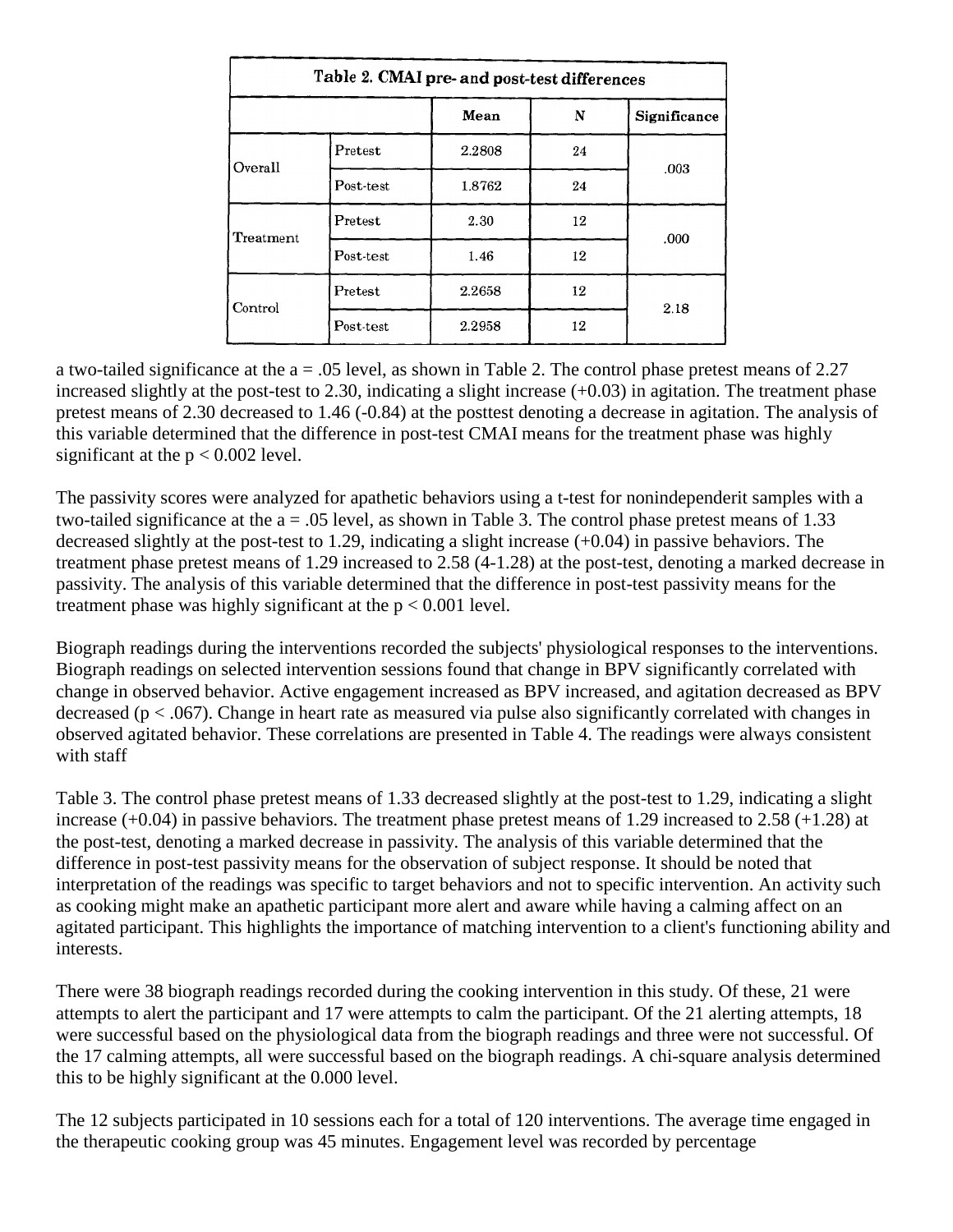| Table 3. Passivity pre- and post-test differences |           |        |    |              |
|---------------------------------------------------|-----------|--------|----|--------------|
|                                                   |           | Mean   | N  | Significance |
| Treatment                                         | Pretest   | 1.33   | 12 | .000         |
|                                                   | Post-test | 2.58   | 12 |              |
| Control                                           | Pretest   | 1.3333 | 12 | .586         |
|                                                   | Post-test | 1.2917 | 12 |              |

|                                       |                   | Table 4. Biograph analysis |                                   |           |
|---------------------------------------|-------------------|----------------------------|-----------------------------------|-----------|
| <b>Biograph outcome: HR/BPV</b>       |                   |                            |                                   |           |
| <b>Expected outcome</b><br>$(N = 38)$ | <b>Heart</b> rate |                            | <b>Blood pressure variability</b> |           |
|                                       | Pretest           | Post-test                  | Pretest                           | Post-test |
| Alerting $(n = 21)$                   | 68.02             | 74.96                      | 27.95                             | 28.08     |
| Significance*                         |                   | .077<br>.975               |                                   |           |
| Calming $(n = 17)$                    | 83.34             | 72.49                      | 21.14                             | 24.33     |
| significance*                         | .000              |                            | .067                              |           |
| <b>Biograph outcome: Participants</b> |                   |                            |                                   |           |
| <b>Desired outcome</b>                |                   | Heart rate (actual)        |                                   | Total     |
|                                       |                   | Alerting                   | Calming                           |           |
| Alerting                              | Number            | 18                         | 3                                 | 21        |
|                                       | Percent           | 85.7                       | 14.3                              | 100       |
| Calming                               | Number            | $\mathbf{0}$               | 17                                | 17        |
|                                       | Percent           | $\boldsymbol{0}$           | 100.0                             | 100       |
| Total                                 | Number            | 18                         | 20                                | 38        |
|                                       | Percent           | 47.4                       | 52.6                              | 100       |
| * Chi-square significance = .000.     |                   |                            |                                   |           |

during each session based on research staff observation of participants during the session. In this program, the overall engagement level was 90.4 percent.

The amount of encouragement needed by each participant was recorded during each session as follows:  $0 =$ normal,  $1 =$  some additional encouragement needed, and  $2 =$  much encouragement needed. From these data, normal encouragement was required 119 times, some additional encouragement was required six times, and much encouragement was needed five times. Active or passive engagement in the program was also recorded. During the 120 interventions, participation by subjects was active 119 times and passive one time. Restlessness was noted in one participant during two of the 120 intervention attempts. Mood during interventions was recorded as 118 enjoyed the activity, two were indifferent, and none exhibited weepiness or sadness.

#### *Discussion*

This cooking intervention study was part of a larger 107-subject study of recreational therapy interventions for disturbing behaviors conducted over a three-year period. Although this was a small sub- sample, the results do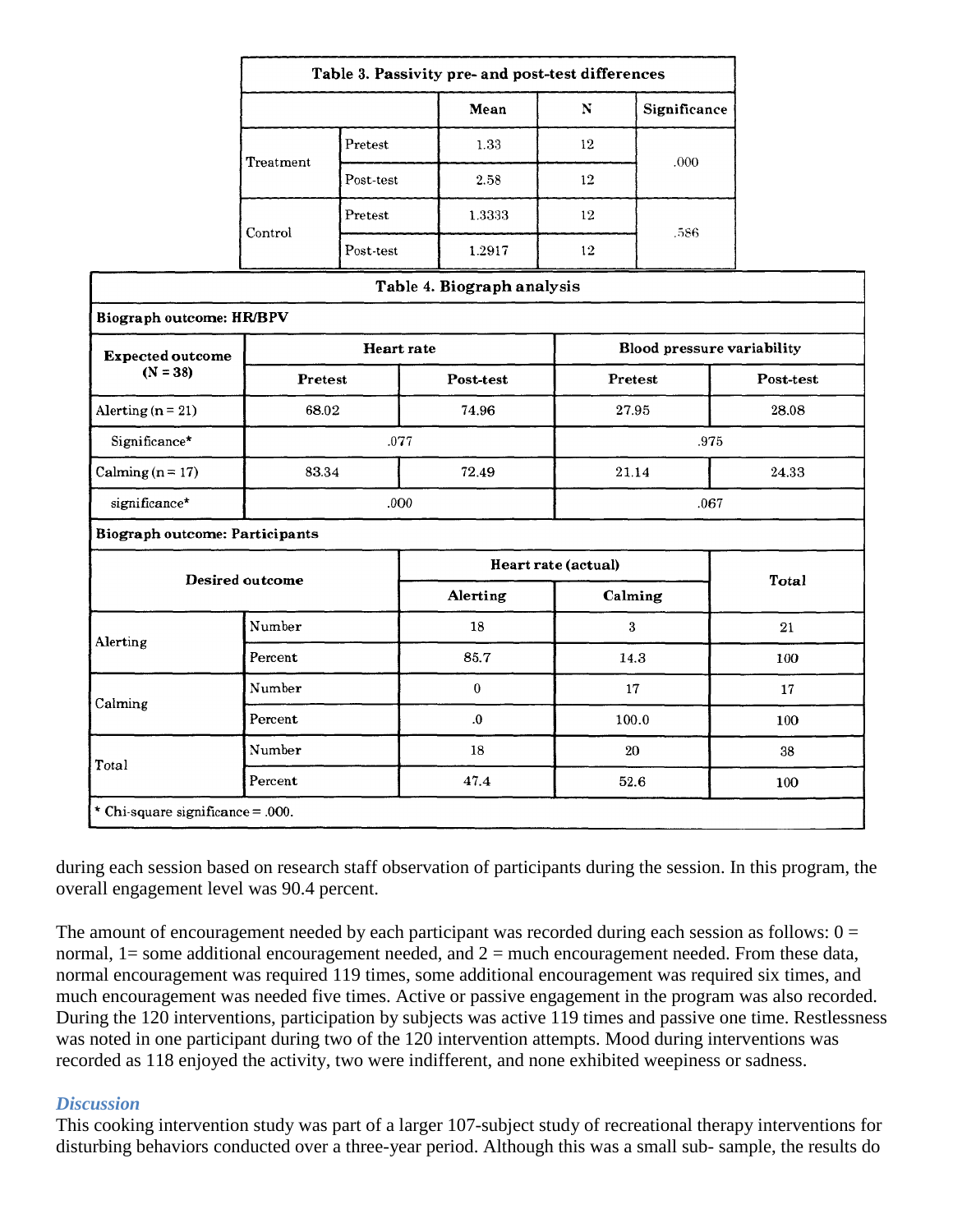indicate a positive affect on behaviors when cooking was used as a therapeutic intervention. In addition, participants had the opportunity to make choices, eat fresh fruits and vegetables, and smell natural, homelike aromas. The project was also able to mix individuals with various stages of cognitive impairments successfully. Care was taken to provide tasks that were functionally matched to the participants' abilities. Staff positioned themselves near those with deficits in

| Table 5. Cooking program adaptation           |                                                                                                            |                                                                                                                 |                                                         |  |  |
|-----------------------------------------------|------------------------------------------------------------------------------------------------------------|-----------------------------------------------------------------------------------------------------------------|---------------------------------------------------------|--|--|
|                                               | Level I                                                                                                    | Level II                                                                                                        | Level III                                               |  |  |
| Ingredients to buy and adapt with all levels: |                                                                                                            |                                                                                                                 |                                                         |  |  |
| Apples                                        | Apple pie<br>Apple crisp                                                                                   |                                                                                                                 | Applesauce                                              |  |  |
| Cream                                         | Homemade ice cream<br>Parfaits                                                                             |                                                                                                                 | <b>Butter</b>                                           |  |  |
| Potatoes                                      | Scalloped potatoes<br>Potato soup                                                                          |                                                                                                                 | Mashed potatoes                                         |  |  |
| Bananas                                       | Banana muffins<br>Banana cream pie                                                                         |                                                                                                                 | Banana smoothie                                         |  |  |
| Eggs                                          | Quiche<br>Egg salad                                                                                        |                                                                                                                 | Custard                                                 |  |  |
| Task suggestions for different levels:        |                                                                                                            |                                                                                                                 |                                                         |  |  |
|                                               | Writing shopping list, select-<br>ing groceries, reading recipe,<br>cutting, peeling, measuring,<br>timing | Two-step directions, mixing,<br>decorating, stirring, pouring,<br>washing dishes, setting and<br>cleaning table | Stirring, shaking, mixing,<br>decorating, drying dishes |  |  |
| Selecting recipes for diet consistency:       |                                                                                                            |                                                                                                                 |                                                         |  |  |
|                                               | Regular                                                                                                    | Mechanical                                                                                                      | Pureed                                                  |  |  |
| Note: Avoid overly<br>spicy foods             | Ethnic foods                                                                                               | Pancake club                                                                                                    | Applesauce                                              |  |  |
|                                               | Baking club                                                                                                | Soft pretzels                                                                                                   | Bread and butter                                        |  |  |
|                                               | Gourmet salads                                                                                             | Cookies                                                                                                         | Ice cream                                               |  |  |
|                                               | Picnic lunches                                                                                             | Soft fruit salad                                                                                                | Pudding                                                 |  |  |
|                                               | Pizza                                                                                                      | Rolls, biscuits                                                                                                 |                                                         |  |  |
|                                               |                                                                                                            | Soup                                                                                                            |                                                         |  |  |

following cues, prompts, and directions to ensure a less restrictive approach was used. Methods of adapting the cooking program are shown in Table 5.

Although there were direct benefits for all the participants, there were indirect benefits for other residents on the unit as well. The smells, sounds, and location of the program made it highly visible. Staff, family members, and residents frequently sat nearby to watch. This was particularly true of the male residents on the unit. Participants often enjoyed sharing their creations with other residents. Although the participants lived together on the unit, few appeared to have friendships with each other. Each day at the end of the program, the participants did not wish to split up but wanted to stay together as a group, and they would often remain together talking or going for a walk.

A problem regarding location arose when we finished our first group of four and started on the second group. The program took place in a prominent living area near both the kitchen and the living room. The first four participants, seeing the research staff. came and joined in, making eight participants. Fortunately, we had enough staff to manage this larger group by splitting them up into two tables. By the time we got to the last four participants, our group was up to 12, requiring yet more staff members to ensure small groups. The participants appeared to have bonded as a group and formed close friendships. Program integrity was maintained after the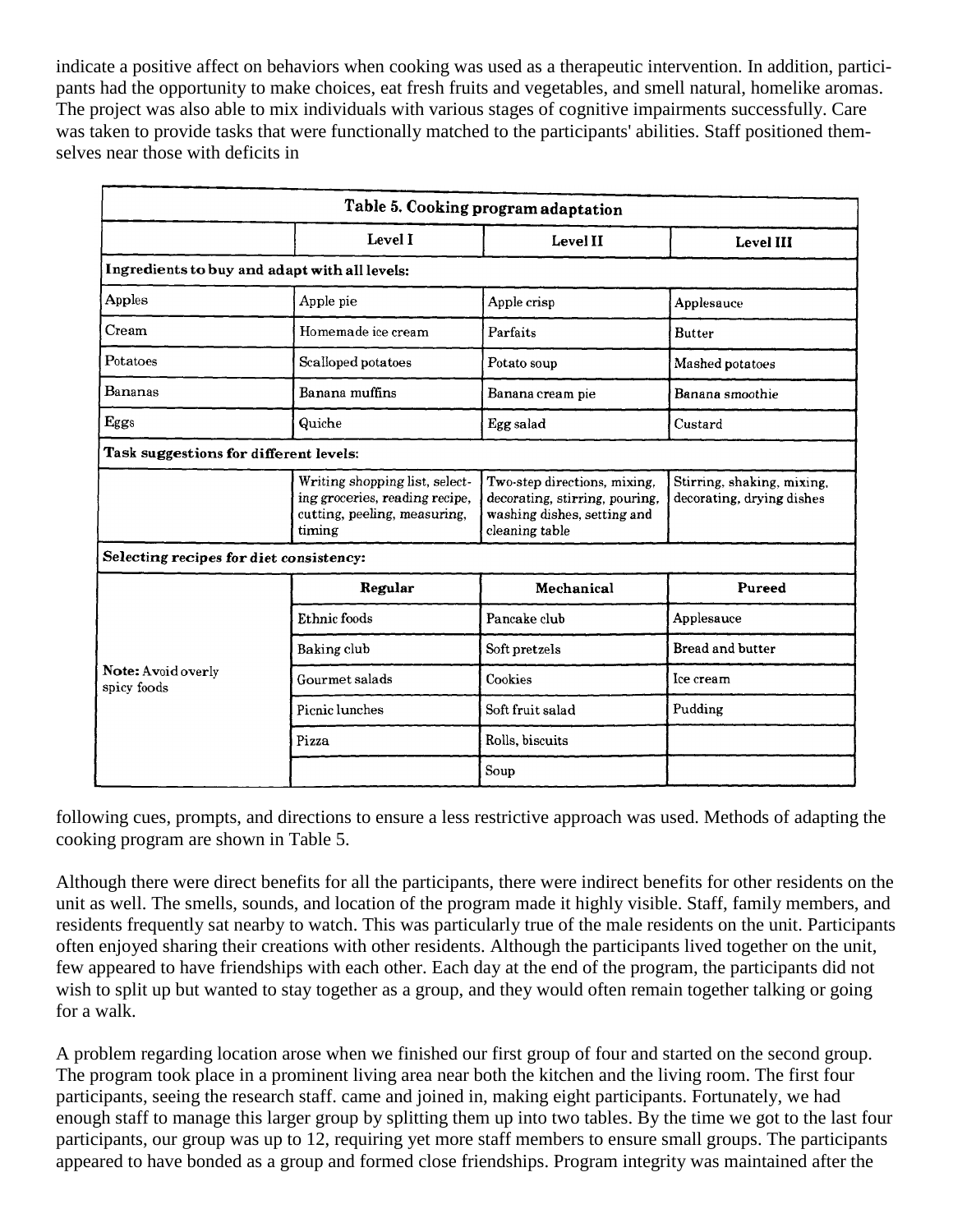project completion because of the social connections made. This is exactly the outcome a recreational therapist works toward, but it made accurate testing of the research results difficult.

Although offering a therapeutic cooking group 30 minutes after lunch may seem counterintuitive, it appears this may have been the appropriate time to engage participants in our study. The time of day during which the disturbing behaviors occur should always be taken into consideration and the intervention schedule adapted to target that time.

# *Future studies and conclusion*

This project examined the effects of a therapeutic cooking program on one variable-behavior-on a small sample. The group tested lacked ethnic diversity, which was a limitation in this study. There are many other variables that need to be examined for future studies. These include the effects on food consumption, weight loss, and failure to thrive; the impact on psychoactive medication usage and depression; and the effects on ADLs, such as self-feeding. Outcomes with regard to verbalization, communication. and socialization could also be examined. Longer studies and those with a greater sample size should be pursued, and long-term effects should also be tested.

Mealtimes in group-living situations for older adults with dementia are often chaotic or unpleasant and may lead to behavior problems. The use of therapeutic cooking programs to motivate residents to attend, socialize, perform cognitive activities in a small group, and enjoy the shared experience has much promise. Added meaning occurs when residents plan the recipe, shop, prepare, and share the end product with others.

Fine food and good friends. What more could one ask for?

# *Acknowledgment*

This study was funded by the Alzheimer's Association, Investigator Initiated Grant, 2000-2003.

# *References*

1. Buettner LL. Ferrario J: Therapeutic recreation-nursing team: A therapeutic intervention for nursing home residents with dementia. *Annu Ther Rec.* 1997/1998: (VII).

2. Buettner LL, Martin SL: *Therapeutic Recreation in the Nursing Home.* State College, PA: Venture Publishing, Inc., 1995.

3. OBRA '87: Omnibus Reconciliation Act of 1987. Department of Health and Human Services: Health Care Financing Administration. Rules and Regulations. *Federal Register.* 1987; 54(21): 5316-5375.

4. Cohen-Mansfield J, Billig N: Agitated behaviors in the elderly. I. A

conceptual review. *J Am Geriatr Soc.*

1986; 34(10): 711-721.

5. Cohen-Mansfield J, Billig N: Agitated behaviors in the elderly. I: A conceptual review. *J Am Geriatr Soc.*  1986; 34(10): 711-721.

6. Cohen-Mansfield J: Nonpharmacological interventions for inappropriate behaviors in dementia. Am *J Geriatr Psychiatry.* 2001; 9(4): 361-381.

7. Cohen-Mansfield J, Marx MS, Rosenthal AS: A description of agitation in a nursing home. *J Gerontol Nurs.* 1989; 44(3): M77-M84.

8. Tariot PN: Behavioral manifestations of dementia: A research agenda. *Int Psychogeriatr.* 1996; 8 Suppl 1: 31-38. 9. Ballard C, O'Brien J: Treating behavioral and psychological signs in Alzheimer's disease. *BMJ.* 1999; 319(7203): 138-139.

10. Marin RS: Apathy: A neuropsychiatry syndrome. *J Neuropsychiatry Clin Neurosci.* 1991; 3(3): 243-254. 11. Levy ML, Cummings JL, Fairbanks LA, et al.: Apathy is not depression. *J Neuropsychiatry Clin Neurosei.*  1998; 10(3): 314-319.

12. Paire JA, Karney RJ: The effectiveness of sensory stimulation for geropsychiatric inpatients. Am *J Occup Ther.*  1984; 38(8): 505-509.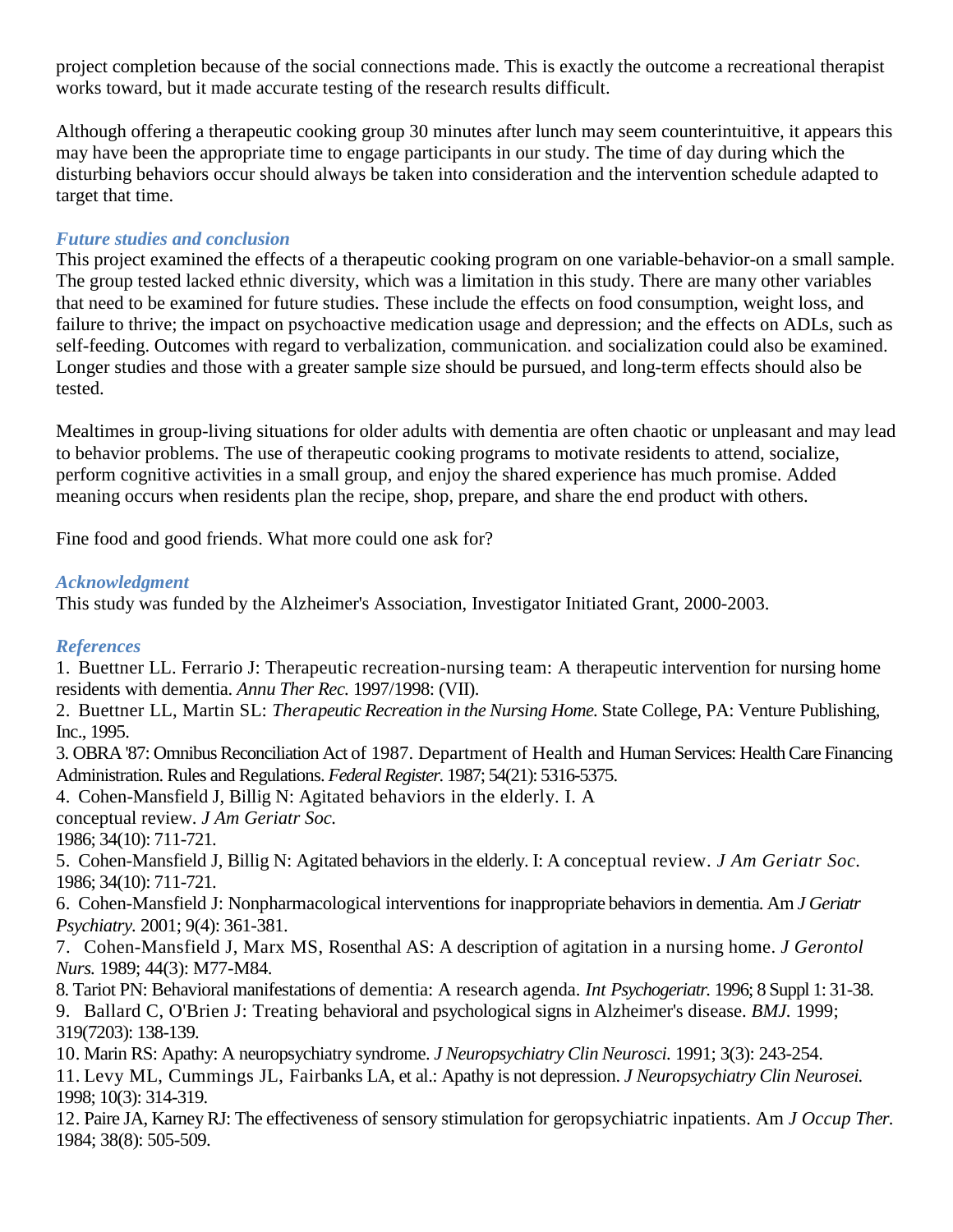13. Baker R, Bell S, Baker E, et al.: A randomized controlled trial of the effect of multi-sensory stimulation (MSS) for people with dementia. *Br J Clin Psychol.* 2002; 40(Pt 1): 81-96.

14. Orsulic-Jeras S, Judge KS, Camp CJ: Montessori-based activities for long-term care residents with advanced dementia: Effects on engagement and affect. *Gerontologist.* 2000; 40(1): 107-111.

15. Armstrong F: Residents with dementia respond to pampering. *Aust Nurs J.* 2001; 8(7): 30.

16. Kragt K, Holtkamp C, van Dongen MC, et al.: The effect of sensory stimulation in the sensory stimulation room on the well-being of demented elderly. A cross-over trial of residents of the R. C. Care Center Bernardus in Amsterdam. *Verpleegkunde.* 1997; 12(4): 227-236. 17. Holtkamp CC, Kragt K, van Dongen MC, et al.: Effect of snoezelen on the behavior of demented elderly.

*Tijdschr Gerontol Geriatr.* 1997; 28(3): 124-128.

18. Savel1 K, Krinsky A: Cognitive/ Behavioral Alternatives to Pharmacological Intervention and Physical Restraint Within Long-Term Care. Boston, MA: ATRA Annual Conference, September 1998.

19. Kretschmar JH: Intervention possibilities in the geronto-psychiatric department of a psychiatric hospital. *Z Gerontol.* 1979; 12(2): 141-148.

20. Marsden JP, Meehan RA, Calkins MP: Therapeutic kitchens for residents with dementia. *Am J Alzheimers Dis Other Demen.* 2001; 16(5): 303-311.

21. Buettner LL, Fitzsimmons S: Activity calendars for older adults with dementia: What you see is not what you get. Am *J Alzheimers Dis Other Demen.* 2003; 18(4): 215-226.

22. Manthrope J, Watson R: Poorly served? Eating and dementia. *J Ado Nurs.* 2003; 41(2): 162-169.

23. Gustafsson K, Sidenvall B: Food- related health perceptions and food habits among older women. *J Ado Nurs.* 2002; 39(2): 164-173.

24. Gustafsson K, Andersson I, Andersson J, et al.: Older women's perception of independence versus dependence in food-related work. *Public Health Nurs.* 2003; 20(3): 237-247.

25. Edstrom KM, Devine CM: Consistency in women's orientations to food and nutrition in midlife and older age: A 10-year qualitative follow-up. *J Nutr Educ.* 2001; 33(4): 215-223.

26. Buettner L, Lundegren H, Lago D, et al.: Therapeutic recreation as an intervention for persons with dementia and agitation: An efficacy study. *Am J Alzheimers Dis.* 1996; 11(5): 4-12.

27.Merkle RB: Dementia activities should encourage self-expression. *Brown Univ Long-Term Care Lett.* 1994; 6(21): 8, 2/3p.

28. Buettner L, Fitzsimmons S: *Dementia Practice Guideline for Recreational Therapy: Treatment of Disturbing Behaviors.* Alexandria, VA: American Therapeutic Recreational Association, 2003.

29. Cohen-Mansfield J, Werner P, Marx MS: Screaming in nursing home residents. *J Geriatr Soc.* 1990; 38(7): 785-792.

30. Cohen-Mansfield J, Werner P: Environmental influences on agitation: An integrative summary of an observational study. *Am J Alzheimers Care Related Disord Res.* 1995; 10(1): 32-39.

31. Ragneskog H, Gerdner L, Josefsson K, et al.: Probable reasons for expressive agitation in persons with dementia. *Clin Nurs Res.* 1998; 7(2) 189-206.

32. Struble L, Sivertsen L: Agitation behaviors in confused elderly patients. *J Gerontol Nurs.* 1987; 13(11): 40-44. 33. Bennett KJ: The psychosocial cost of sensory deprivation. *Geriatr Med.* 2000; 3(8): 22-24.

34. Aubert J, Brochu C, Vezina J. et al.: Environmental conditions associated with agitated behavior among demented patients. The XVII World Congress of the International Alzheimer's Association of Gerontology. July 1-6, 2001.

35. Benedict RH, Goldstein MZ, Dobraski M, et al.: Neuropsychological predictors of adaptive kitchen behavior in geriatric psychiatry inpatients. *J Geriatr Psychiatry Neurol.* 1997; 10(4): 146-153.

36. Algase D, Beck C, Kolanowski A, et al.: Need-driven dementia-compromised behavior: An alternative view of disruptive behavior. *Am J Alzheimers Dis.* 1996; 11(6): 10-19.

37. Kolanow ski A: An overview of the need-driven dementia-compromised behavior model. *J Gerontol Nurs.* 1999: 25(9): 7-9.

38. Atchley RC: Retirement and leisure participation: Continuity or crisis?" *Gerontologist.* 1971; 11(11: 13-17.

39. Havinghurst RJ, Neugarten BI,, Tobin SS: Disengagement and patterns of aging. In Neugarten BL (ed.),

*Middle Age and Aging.* Chicago, IL: University of Chicago Press, 1968; 161172.

40. Kelly JR, Ross JE: Later-life leisure: Beginning a new agenda. *Leisure Sci.* 1989; 11(1): 47-59.

41. Atchley RC: *The Sociology of Retirement.* Cambridge, MA: Schenkman. 1976.